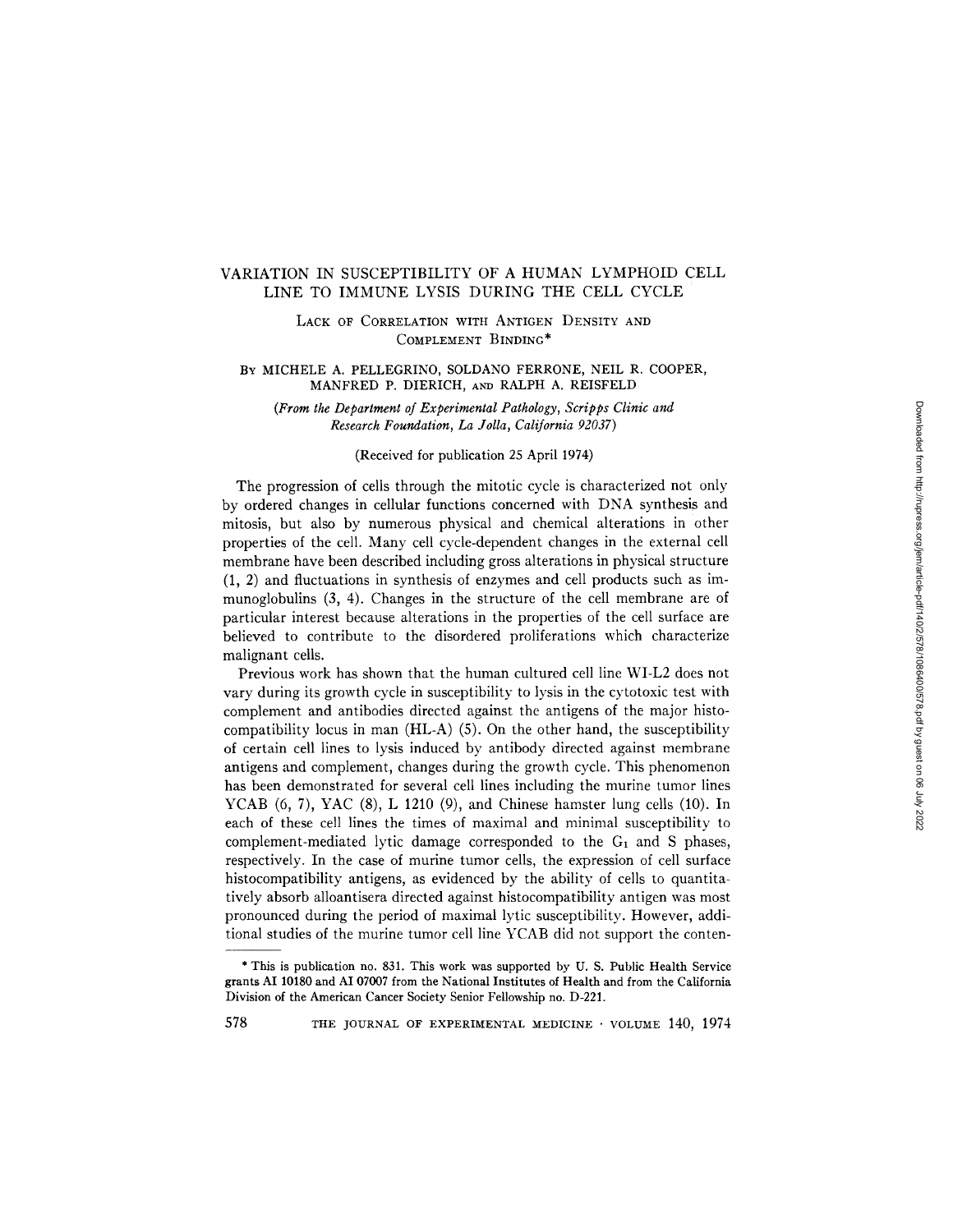tion that these variations in antigenic expression led to an increased ability to activate the complement system in free solution or on the cell surface since complement activation and late complement component binding to the cell surface remained constant throughout the cell cycle (7, 11). In the present study we have examined a human cell line (RPMI 8866) which also exhibits variability in cytolytic susceptibility during the cell cycle but which does not show significant variation in the cell surface expression of histocompatibility antigens. These data suggest that variables other than antigenic expression, antibody binding, and complement activation are responsible for the variation in susceptibility of complement-mediated damage during certain phases of the cell cycle.

### *Materials and Methods*

*Cultured Human Lymphoid Cell Line.--Cultured* human lymphoid ceils RPMI 8866 (HL-A 2, 3, 7, 12) derived from a donor with myelogenous leukemia (12) were grown in suspension in medium RPMI 1640 with  $10\%$  fetal calf serum. Cell concentration and viability were determined by trypan blue exclusion and use of a hemacytometer.

*HL-A Alloantisera.--Antisera* were obtained from the National Institute of Allergy and Infectious Diseases serum bank and from the laboratories of Doctors R. Ceppellini, R. Payne, and P. I. Terasaki. All sera had been frozen and thawed several times.

*Rabbit Antihuman Lymphocyte Serum.--This* antiserum was produced as previously described (13) and had a titer of 1:16,000 against cultured human lymphoid cells in the microlymphocytotoxic test.

*Rabbit Natural Antihuman Lymphocyte Antibodies.--Rabbit* IgM antihuman lymphocyte antibodies were isolated from fresh normal rabbit serum by sequential ammonium sulfate fractionation and gel filtration on Sephadex G-200 (14).

*Complement.--Rabbit* complement was a pool of nine rabbit sera selected after individual blood samples proved nontoxic to peripheral lymphocytes from four randomly chosen subjects in the cytotoxic assay. This complement was absorbed with cultured human lymphoid cells in the presence of EDTA (final concentration 10 mM) at  $4^{\circ}$ C for 60 min (15). Guinea pig complement was a pool of eight guinea pig sera. A pool of fresh sera derived from five healthy donors with no previous history of pregnancy or blood transfusion served as the human complement source. Complement pools were stored at  $-70^{\circ}$ C in small samples and were used only once after thawing. Human complement components C4, C3, and C8, purified from human serum (16, 17), were radiolabeled with  $^{125}I$  by the chloramine-T method (18) without loss of activity. The specific radioactivity of C4, C3, and C8 was, respectively,  $2.2 \times 10^5$ ,  $2.2 \times 10^5$ , and  $4.5 \times 10^6$  cpm/ $\mu$ g; these values correspond to 0.22, 0.22, and 0.45  $\mu$ Ci/ $\mu$ g.

*Cell Synchronization.--RPMI* 8866 cells were synchronized as previously described (19). Briefly, cultures were seeded at  $2 \times 10^5$  cells/ml; when the DNA synthesis rate, as judged by incorporation of tritiated thymidine, was approximately  $2\n-10\%$  of the maximum (G<sub>0</sub> phase of cell growth), resting cells were harvested and resuspended in fresh, 37°C medium. Cell number and course of DNA synthesis were then ascertained in order to identify the G1 and S phases.

*Cytotoxic Assay.--This* assay was performed as a dye exclusion test (15). When cultured human lymphoid cells were the target cells, absorbed rabbit complement, guinea pig complement, or human complement were used. When peripheral human lymphocytes were the targets, undiluted fresh rabbit serum was the complement source.

*Quantitation of Cell-Bound Radiolabded C4, C3, and CS.--At* various stages of the growth cycle, 5  $\times$  10<sup>5</sup> RPMI 8866 cells (washed three times with Hank's balanced salt solution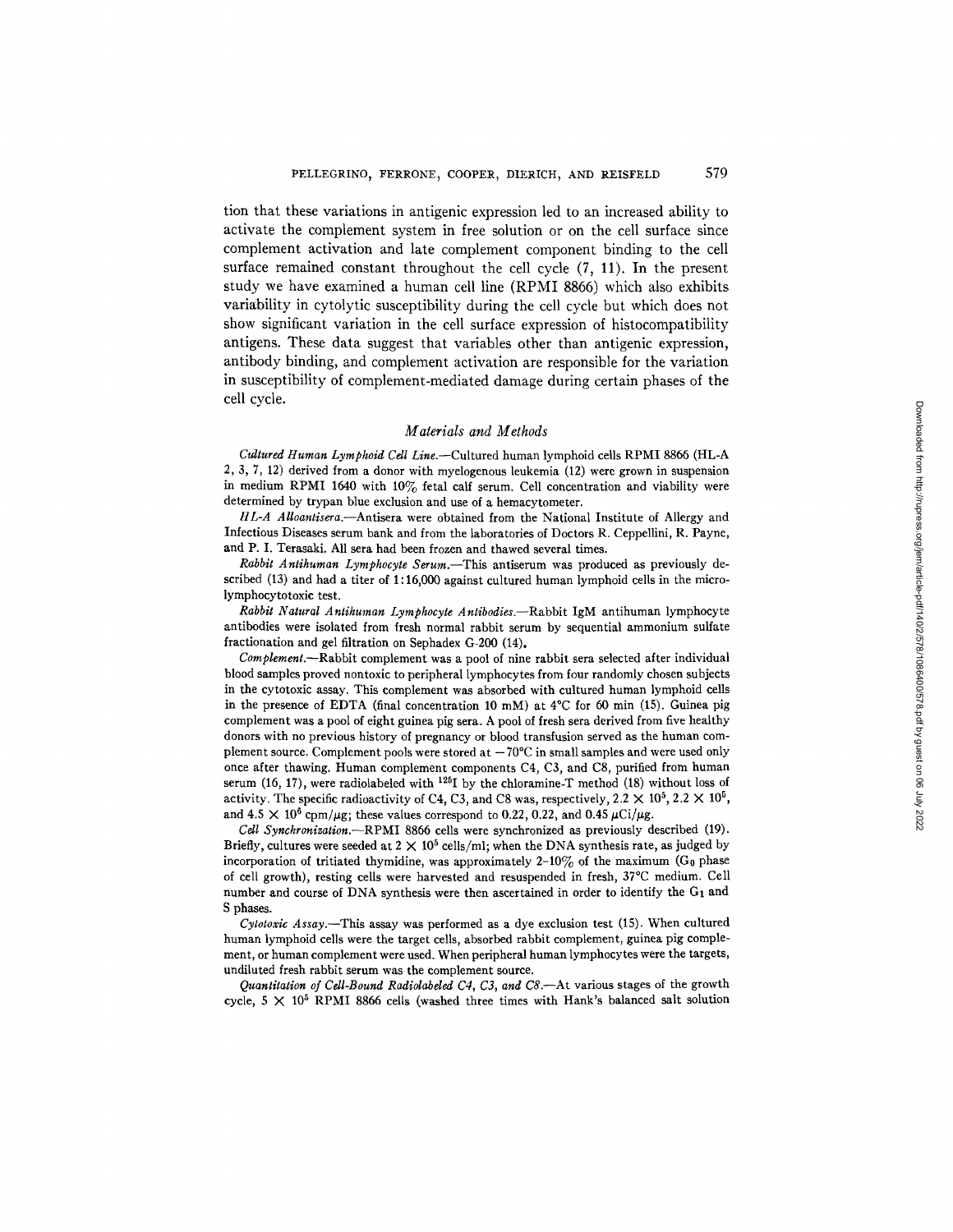[HBSS]<sup>1</sup>) were mixed with 20  $\mu$ ] of antisera (previously inactivated at 56°C for 30 min) and  $40 \mu$ l of complement, the latter containing radiolabeled C4, C3, or C8. After 60 min of incubation at 37°C, cells were washed four times and analyzed for radioactivity in a well type scintillation counter. Reaction mixtures with heat-inactivated normal human serum in place of specific antisera were used to screen for nonspecific binding of complement components. Mol wt of 200,000, 185,000, and 150,000 were used to calculate the number of bound C4, C3, and C8 molecules, respectively.

*Mieroabsorption Technique.--Quantitative* microabsorption tests were performed as previously described (20). The results were expressed in terms of absorption dosage  $_{50}$  (AD  $_{50}$ ), i.e., the number of cells required to reduce by  $50\%$  the cytotoxicity of an alloantiserum used at a concentration twice that required to lyse  $95\%$  of selected target cells.

*Isotopic Antiglobulin Test.--A* rabbit antihuman IgG serum was fractionated by ion exchange chromatography on DEAE cellulose in 0.01 M phosphate buffer, pH 8. The IgG fraction was checked for specificity by immunoelectrophoresis against human IgG and labeled with  $^{125}$ I (New England Nuclear, Boston, Mass.) by the chloramine-T method (18) at a spec act of 0.9 mCi/ $\mu$ g of protein.

For the test,  $2 \times 10^5$  RPMI 8866 cells in G<sub>0</sub>, G<sub>1</sub>, and S phases of the growth cycle were washed twice with HBSS and incubated with 20  $\mu$ l of HL-A alloantisera for 60 min at room temperature in Beckman microtubes (Beckman Instruments, Inc., Spinco Div., Palo Alto, Calif.). The cells were washed three times with HBSS, 10  $\mu$ l of radiolabeled diluted antiglobulin reagent were added then, and the reaction mixtures again incubated for 60 min at room temperature. Next, the cells were washed three times and analyzed for radioactivity in a well type scintillation counter. Nonspecific binding of labeled antiglobulin reagent was determined from control reaction mixtures in which normal human serum was used. Specific binding, expressed in cpm, was calculated by subtracting the values for nonspecific uptake from the values for total bound radioactivity.

*Extraction and Serologic Evaluation of Soluble tlL-A Alloantigens.--Soluble* HL-A alloantigens were extracted from cultured cells by the 3M KC1 method (21). The specific antigenic activity of soluble HL-A antigens was evaluated as ability to specifically inhibit cytotoxicity of operationally monospecific HL-A alloantisera against selected target cells in the microcytotoxic test. Immunologic potency of soluble HL-A preparations was expressed as  $ID_{50}$ inhibition dosage (22), i.e., the minimum amount of soluble HL-A antigens necessary to specifically inhibit 50% of the activity of monospecific cytotoxic alloantisera. Immunologic specificity of the preparations was expressed in terms of specificity ratio (SR) (22, 23), i.e., the ratio between the degree to which antigens inhibit antisera directed against determinants absent from the cell source, as compared to those directed against determinants present on the cell source.

*Determination of Cell Volume.--This* determination was done as previously described (19). *Protein Concentration.--Protein* was determined by a modification of the Lowry method

(24); lysozyme was used as a standard.

*Rosette Formation Test.*—This was performed as previously described (25). Briefly, sheep erythrocytes coated with rabbit antisheep hemolysin (BBL, Bioquest Div., Cockeysville, Md.) (EA) and purified human C1, 4, 2 (EAC142<sup>hu</sup>), C1, 4, 2, 3 (EAC1-3<sup>hu</sup>), or C5-deficient mouse serum from strain B10.D2 old (EAC1-3<sup>mo</sup>), were adjusted to 5  $\times$  10<sup>7</sup> cells/ml in phosphate-buffered saline (PBS), pH 7.2. 200  $\mu$ l of RPMI 8866 cell suspension (1  $\times$  10<sup>6</sup>) cells/ml HBSS) were incubated with 200  $\mu$ l of EAC1-3<sup>hu</sup> or EAC1-3<sup>mo</sup> and 200  $\mu$ l PBS with 0.06 M EDTA in a vertical submersion rotator at 37°C for 10 min. At the end of the incubation, 250-300 lymphoid cells were counted; those having three or more EAC1-3 cells attached were considered rosette positive.  $EAC142<sup>hu</sup>$  and  $EA$  cells were included as controls.

<sup>&</sup>lt;sup>1</sup> Abbreviations used in this paper: AD<sub>50</sub>, absorption dosage<sub>50</sub>; HBSS, Hank's balanced salt solution; PBS, phosphate-buffered solution; SR, specificity ratio.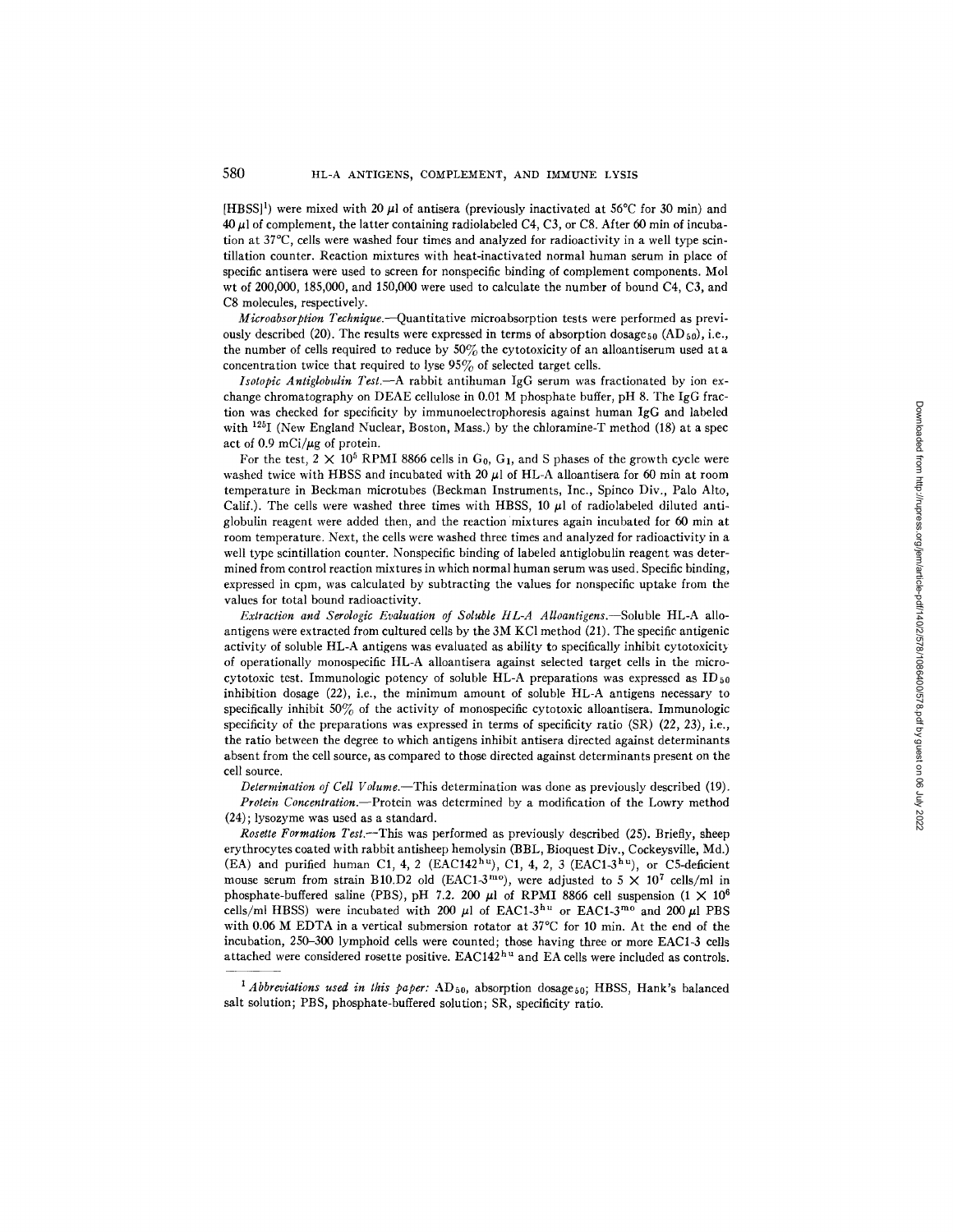#### **RESULTS**

*Relationship between the Phase of the Growth Cycle and the Susceptibility of RPMI 8866 Cells to Immune Lysis in the Lymphocytotoxic Test.--To* determine the relationship between the phase of the growth cycle and susceptibility to lysis mediated by HL-A alloantisera directed against antigens of the first and second segregant series, cells in synchronous growth were sampled in various phases of the growth cycle and incubated with HL-A alloantisera and rabbit complement. Fig. 1 shows that cells in the  $G_1$  phase were approximately twofold less sensitive than those in the  $G_0$  or S phases of the growth cycle to the cytolytic potential of alloantisera directed against HL-A2. Similar results were obtained with alloantisera directed against HL-A7, a specificity of the second segregant series. Rabbit serum is known to contain natural antibodies directed against a polymorphic system of antigens present on human lymphoid cells (26, 27). To eliminate the possibility that the variation in the lysis obtained with HL-A alloantisera and rabbit complement was due only to changes in the expression of the antigenic determinants towards which these natural rabbit antibodies are directed, the cytotoxic test was repeated utilizing human and guinea pig sera, which do not contain antibodies directed against cultured human lymphoid cells, as the sources of complement. Although both of these complement sources were cytolytically less efficient than rabbit complement, the lyric pattern observed was identical to that found with rabbit complement and HL-A alloantisera (Fig. 1). In order to determine whether variable susceptibility to lysis applied also to other antigen systems, RPMI 8866 cells at various



FIG. I. Relationship between the growth cycle and susceptibility to lysis of lymphoid cells RPMI 8866 by HL-A alloantisera and complement. On the left, the growth curve and DNA synthesis of the cells is depicted. The small panels illustrate the susceptibility of RPMI 8866 ceils to the lyric activity of anti-HL-A2 (upper panels) and anti-HL-A7 (lower panels) in conjunction with rabbit (A, D), human (B, E), and guinea pig (C, F) complement. The growth phase of the target cells is indicated by the corresponding symbol in the growth curve.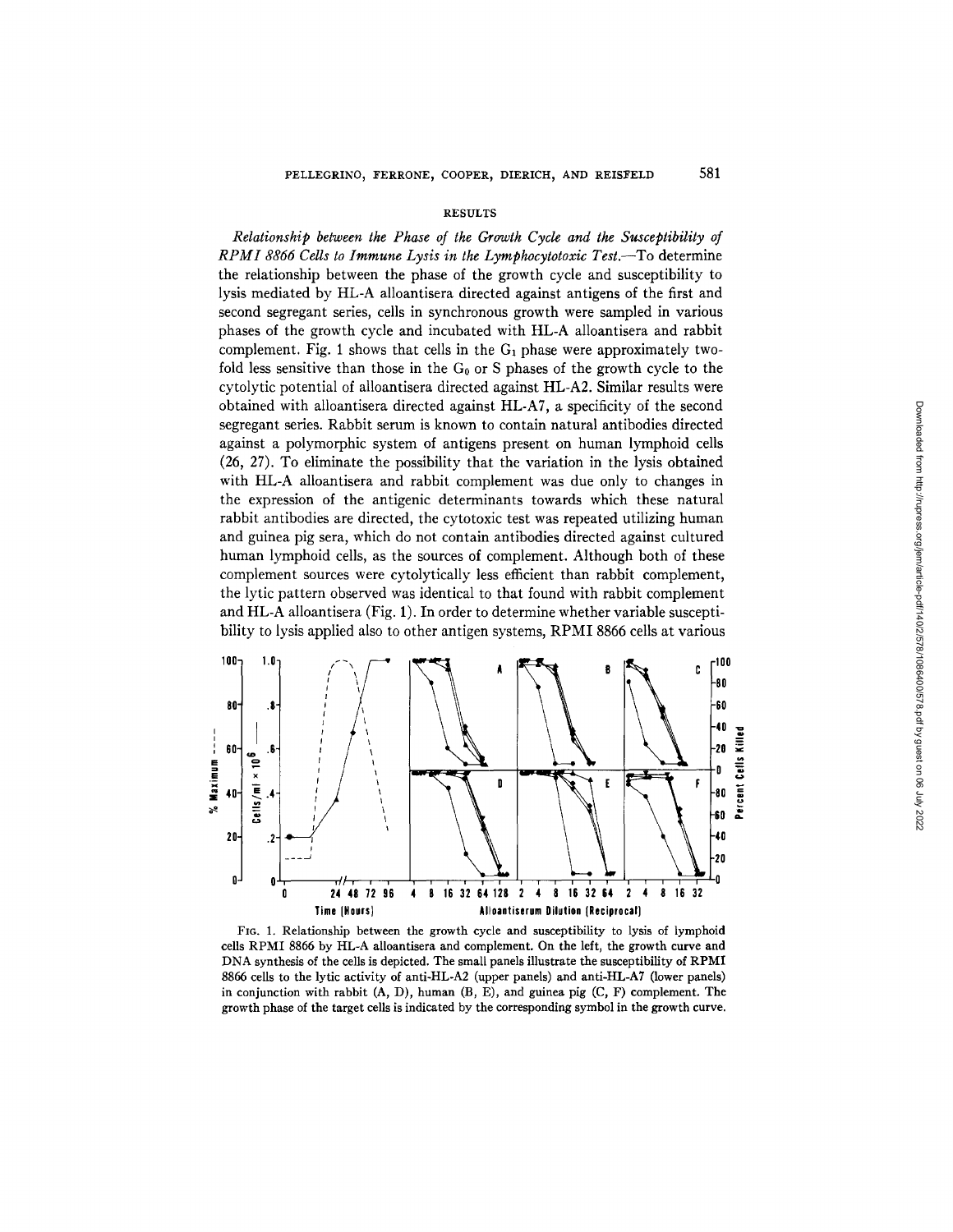phases of the growth cycle were reacted with rabbit IgM which contains the natural antibodies directed against human lymphocytes and human complement. Cells in the  $G_1$  phase were again found to be least sensitive to cytotoxicity (Fig. 2).

These results indicate that RPMI 8866 cells change in susceptibility to immune lysis throughout their growth cycle, with cells in the  $G_1$  phase being more resistant than cells in other portions of the cell cycle to the lyric activity of HL-A alloantisera and/or rabbit natural antibodies in conjunction with complement components supplied by either rabbit, human, or guinea pig serum.

*Antibody-Binding Capacity of RPMI 8866 Cells during the Growth Cycle.--To*  analyze the possibility that variability in susceptibility to lysis was due to changes in the density of HL-A antigens during the cell cycle, we determined whether cells sampled from various phases of the growth cycle differed in their ability to bind HL-A alloantibodies. Two tests were utilized in these studies. First, cells sampled from various phases of the growth cycle were used in quantitative absorption tests with HL-A alloantisera. As indicated in Table I,



FIG. 2. Cytolytic activity of rabbit IgM and human complement towards RPMI 8866 cells in different stages of their growth cycle as indicated by the corresponding symbol in the growth curve depicted in Fig. 1.

| TABLE I                                                                                   |  |
|-------------------------------------------------------------------------------------------|--|
| Absorbing Capacity of Synchronized Populations of Cultured Human Lymphoid Cells RPMI 8866 |  |

| Phase of cell |         | $AD_{50}$ * |                 |         |         |
|---------------|---------|-------------|-----------------|---------|---------|
| cycle         | $HL-A2$ | $HL-A3$     | HL-A5           | $HL-A7$ | $HL-AS$ |
| G0            | 900     | 1,200       | $\qquad \qquad$ | 600     | $-$     |
| G,            | 900     | 1,100       |                 | 700     | _       |
| s             | 300     | 500         | ----            | 250     |         |

\* Number of cells required to reduce by  $50\%$  the cytotoxicity of an alloantiserum.

 $\ddagger$  Indicates AD<sub>50</sub> values > 50,000.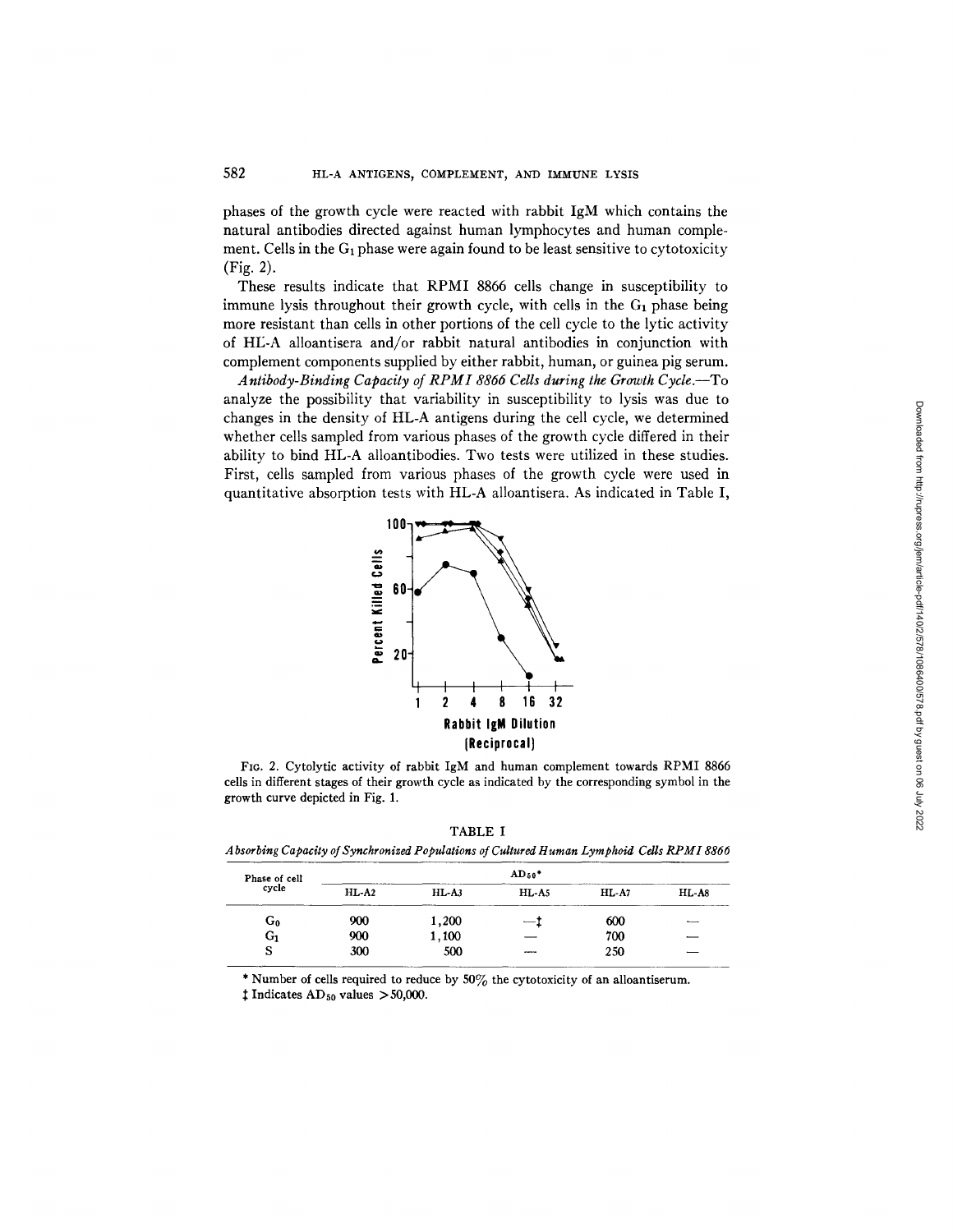cells sampled from the  $G_0$  and  $G_1$  phases were equally able to absorb HL-A alloantisera directed against specificities of the first and second segregant series. Cells in the S phase had an approximately twofold higher absorbing capacity than those in the  $G_0$  and  $G_1$  phases. However, as RPMI 8866 cells have a twoto threefold larger volume during S than during  $G_0$  or  $G_1$ , it is likely that the HL-A antigenic density is relatively constant throughout the cell cycle. To determine whether qualitative differences of HL-A antigens could be detected during the growth cycle, the curves relating percent absorption to number of cells needed for absorption in different stages of the growth cycle were compared. The absorption curves of cells in the  $G_0$  or  $G_1$  phases were superimposable. The absorption curve obtained with cells in the S phase was also superimposable on those obtained for  $G_0$  and  $G_1$  cells when the values for this curve were multiplied by a constant factor (2.9 for HL-A2, 2.1 for HL-A3, and 2.6 for HL-A7). As discussed by Ohanian et al. (28), these findings constitute presumptive evidence that the antigens being compared are very similar or identical.

In the second test, an isotopic antiglobulin assay was used to quantitate the antigenic density of cells sampled in various phases of the cell cycle. In this test cells were incubated with HL-A alloantisera, washed, and then incubated with radiolabeled rabbit antihuman IgG antibodies. Specific binding of the second radioactively labeled antibody is a function of the number of bound HL-A antibodies and thus, indirectly, of the number of accessible antigenic sites. As was observed in the quantitative absorption assay,  $G_0$  and  $G_1$  cells exhibited similar binding capacities while cells sampled during the S phase absorbed two to three times more antibody (Fig. 3). For reasons already discussed, this difference probably reflects changes in cell volume during the growth cycle.

To further assess the number and distribution of HL-A antigens during the cell cycle, HL-A antigens were extracted in 3 M KC1 from RPMI 8866 cells



FIG. 3. Binding of  $[125]$ radiolabeled rabbit antihuman  $\gamma$ -globulins by RPMI 8866 cells sampled from G<sub>0</sub> (hatched-), G<sub>1</sub> (open-), and S (closed-) phases and sensitized with HL-A **alloantisera.**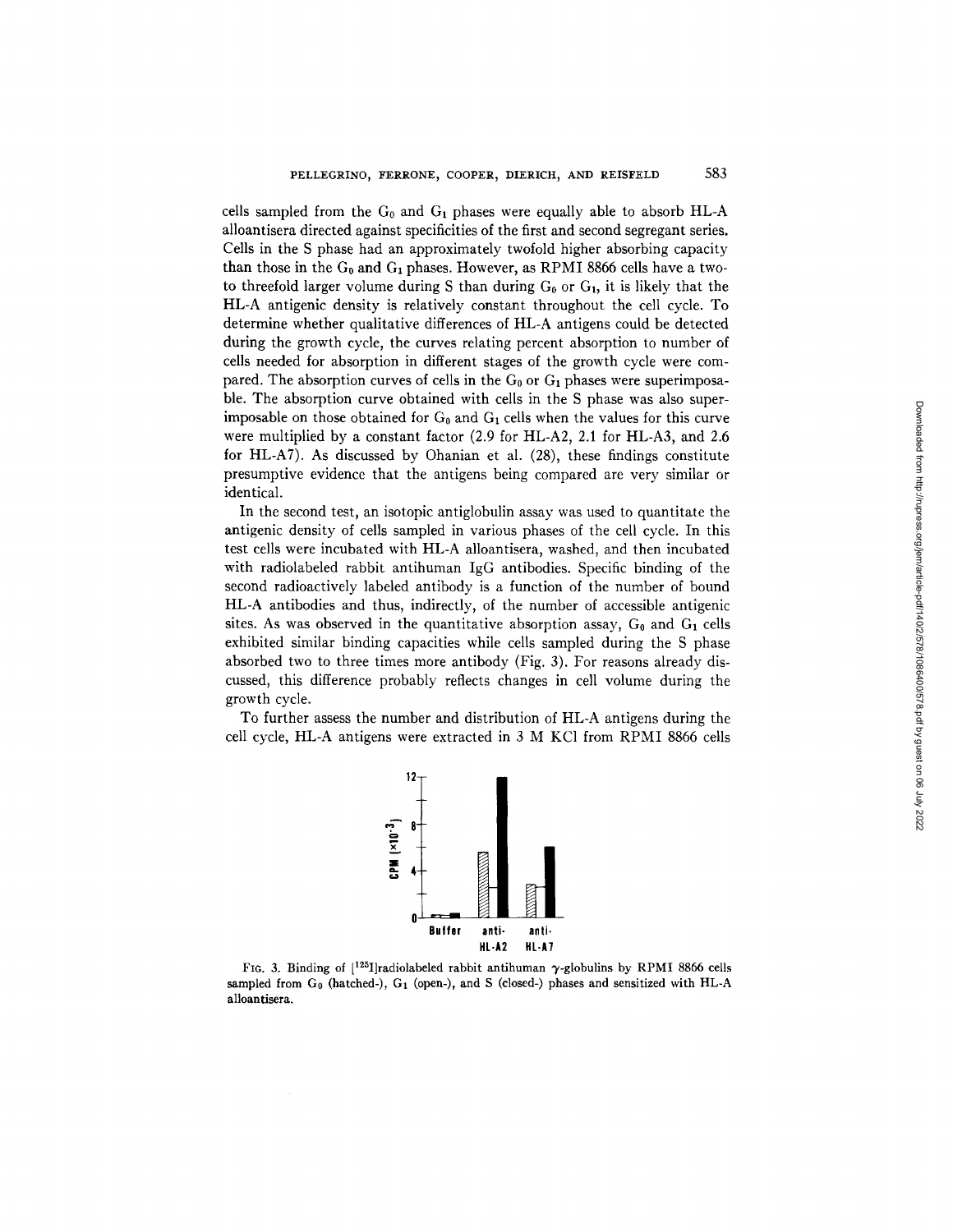| __<br>__<br>-<br>___<br>۰<br>٠ |  |
|--------------------------------|--|
|--------------------------------|--|

*Sdubilization of HL-A Antigens from Cultured Lymphoid Cells RPMI 8866 in Different Stages of Cell Growth* 

| Phase of cell cycle |         | $ID_{50}$ * units/10 <sup>9</sup> cells ( $X10^{-3}$ ) |         |
|---------------------|---------|--------------------------------------------------------|---------|
|                     | $HL-A2$ | $HL-A3$                                                | $HL-A7$ |
| G٥                  | 207     | 207                                                    | 267     |
| G1                  | 250     | 250                                                    | 295     |
|                     | 245     | 245                                                    | 295     |

\* Amount of antigen (expressed as  $\mu$ g/ $\mu$ l) required for a 50% reduction of the cytotoxicity activity of an alloantiserum. This  $ID_{50}$  value arbitrarily represents one unit of activity.



FIG. 4. Binding of  $[1^{25}]$ radiolabeled complement components by RPMI 8866 cells sensitized with either HL-A alloantisera, rabbit antihuman lymphocyte serum or rabbit IgM and incubated with serum containing C4, C3, or C8. Cells were sampled from cultures in  $G_0$ (hatched-), G1 (open-), and S (closed-) phases.

at various stages of their growth cycle. No difference was detected in the total amount of HL-A antigenic activity solubilized throughout the growth cycle, as shown in Table II, although twice as much protein was solubilized from cells in the  $G_0$  phase than from cells in the  $G_1$  or S phases. This finding suggests that larger amounts of contaminating proteins are solubilized from cells in the Go phase.

*Binding of Complement by Sensitized RPMI 8866 Cells.*—In order to determine if the ability of RPMI 8866 cells to bind complement varied during the growth cycle, cells sampled in various phases of the cycle were sensitized with HL-A alloantisera, rabbit IgM natural antibody or rabbit ALS and mixed with rabbit, human, or guinea pig complement containing radiolabeled human C3, C4, or C8. After incubation the cells were washed and the specifically bound radioactivity was determined. As shown in Fig. 4, cells sampled in the S phase generally exhibited a two- to threefold greater ability to bind C4, C3, and C8 after complement activation, than cells in the  $G_0$  and  $G_1$  phases of the growth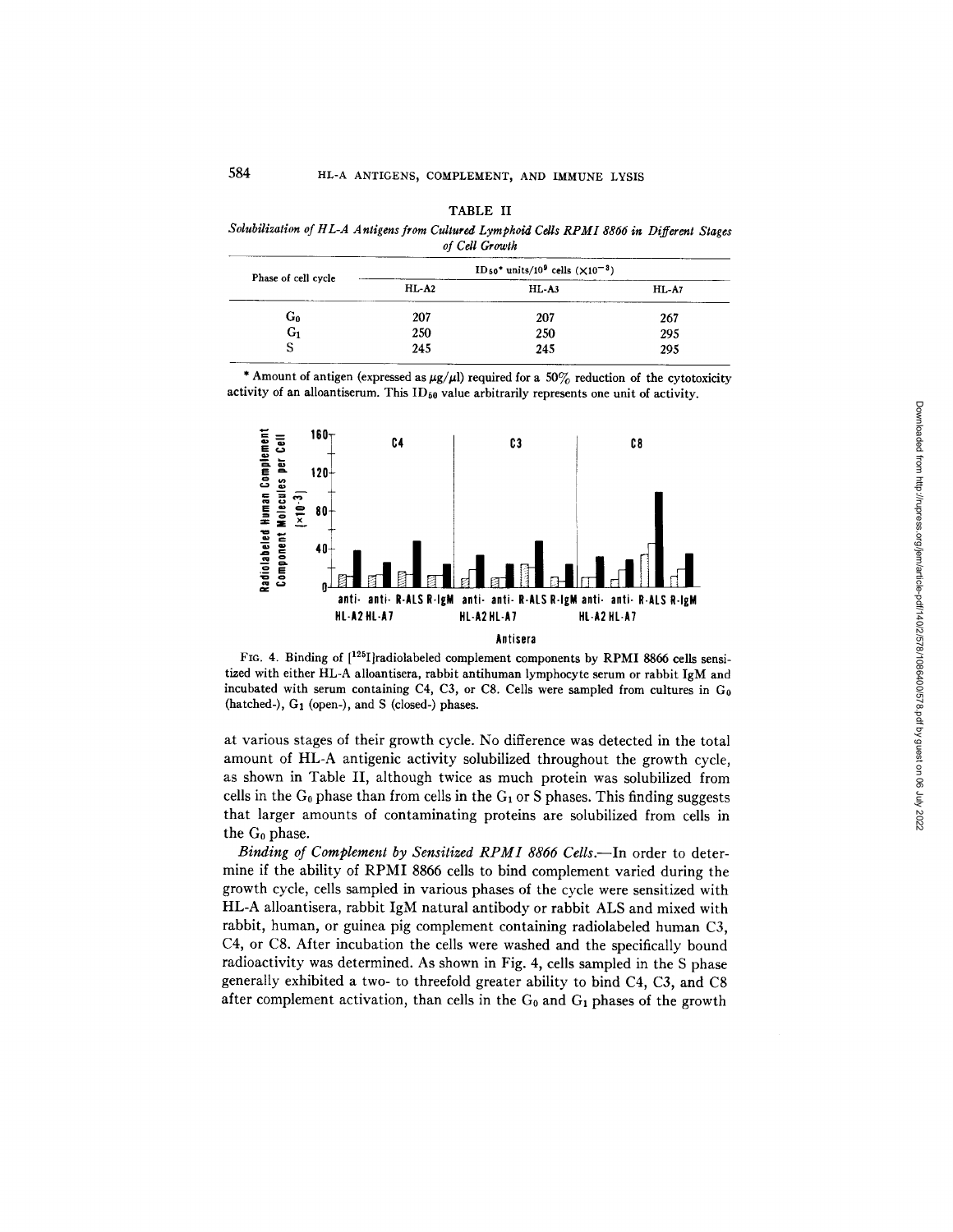

FIG. 5. Binding of [<sup>125</sup>I]radiolabeled complement components by RPMI 8866 cells sensi**tized with HL-A2 alloantisera and incubated with either human, guinea pig, or rabbit complement containing C4, C3, or C8.** 

cycle. As discussed earlier, this probably reflects the larger volume of cells in the S phase. No significant difference was found between the four antisera in the amounts of radiolabeled C4 and C3 bound to the cells (Fig. 4), after incubation with human complement containing labeled components. The amount of radiolabeled C8 bound was, however, greater with antihuman lymphocyte serum, a finding which correlates with the considerably greater cytolytic potential of this antiserum. Although only values for labeled components incorporated in human complement are shown, qualitatively identical results were obtained in comparable experiments with guinea pig and rabbit complement previously absorbed with human lymphoid cells.

On comparing binding of the various components present in human, guinea pig, or rabbit complement, no significant difference in binding of C3 **and** C4 was observed when these components were incorporated in the three complement sources. The binding of C8, however, was considerably greater when incorporated in rabbit sera (Fig. 5). This finding correlates with the more efficient cytolytic potential of rabbit complement. Although only values for S phase and for one antiserum (Stockenberg, anti-HL-A2) are shown in Fig. 5, comparable results were obtained with  $G_0$  and  $G_1$  cells and with the other three antisera.

*Influence of the Cell Cycle on the Pathway of C Activation.*—We have recently shown that some HL-A alloantisera activate the classical pathway, others the alternate pathway, and a third group both pathways of human complement (29). In order to determine whether the pathway of complement activation changes during the cell cycle, the lymphocytotoxic test was performed with RPMI 8866 cells sampled at various phases of the cell cycle with an alloantiserum (Bizot, anti-HL-A2) which mediates lysis through the alternate pathway. Human serum in which the alternate pathway had been selectively inactivated by destruction of C3PA was employed as the complement source. If a change in the pathway of activation of complement occurred, one would expect the cytotoxic activity to become evident since the complement source contained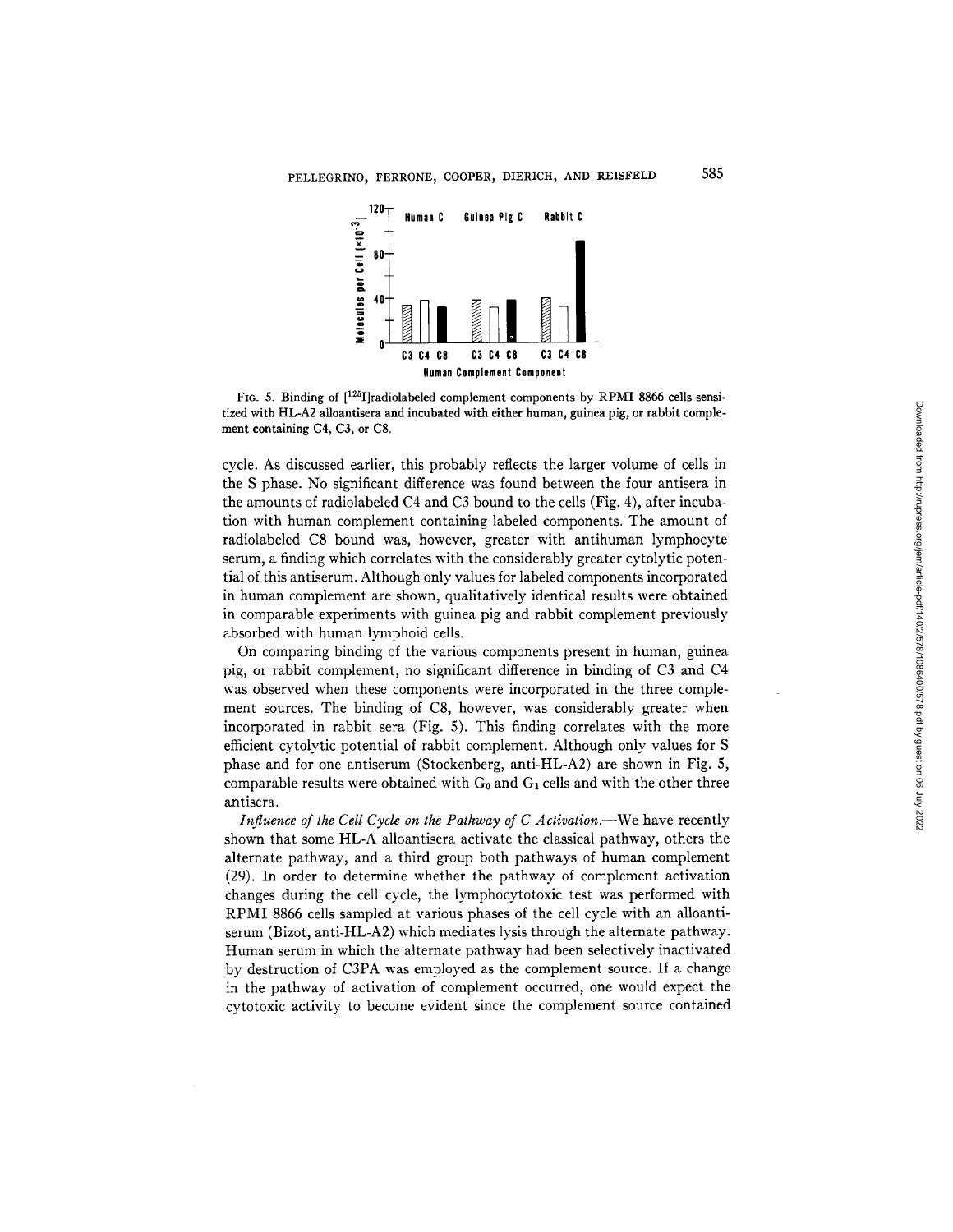

FIG. 6. Activation of the alternate pathway of the human complement system by cells RPMI 8866 in Go (panel A), G1 (panel B), and S (panel C) phases sensitized with anti-HL-A2 alloantisera. Control  $(\bullet-\bullet)$ ; human complement added with EGTA at the final concentration of 10 mM ( $\Delta-\Delta$ ); human complement deprived of C3PA by heating at 50°C for 20 min ( $\Box$ — $\Box$ ); human complement heated at 50°C for 20 min and added together with C3PA  $(O - O)$ .

adequate concentration of the components of the classical system. However, no lysis of cells sampled in  $G_0$ ,  $G_1$ , and S phases was observed with the depleted complement (Fig. 6). The target cells were lysed when purified C3PA was restored to the depleted complement source and the relative amounts of lysis were as described earlier, i.e., less lysis of cells occurred in  $G_1$  phase. On the other hand, the inactivation of the classical pathway of human complement by selective chelation of calcium did not affect the pattern of lysis with this alloantiserum.

HL-A alloantisera have been shown to activate the classical pathway of the rabbit complement system (14). In studies which are not shown, inhibition of this pathway by selective depletion of calcium in the reaction mixture prevented lysis of cells sampled in  $G_0$ ,  $G_1$ , or S and sensitized with HL-A alloantibodies.

*Expression of Other Cell Surface Markers during the Growth Cycle.--To* determine whether the expression of cell surface markers other than HL-A antigens changed during the growth cycle of RPMI 8866 cells, the reactivity of receptors for C3b and for degradation products of C3, presumably C3d, was examined. Reactivity of RPMI 8866 cells with sensitized sheep erythrocytes coated with isolated human C1, C4, C2, and C3 did not change during the cell cycle as evidenced by percentage of rosettes formed. Reactivity with sensitized sheep erythrocytes coated with C5-deficient mouse serum also did not vary during the cell cycle. Thus, no variation in expression of receptors for C3b or C3d degradation products was detected during the cell cycle.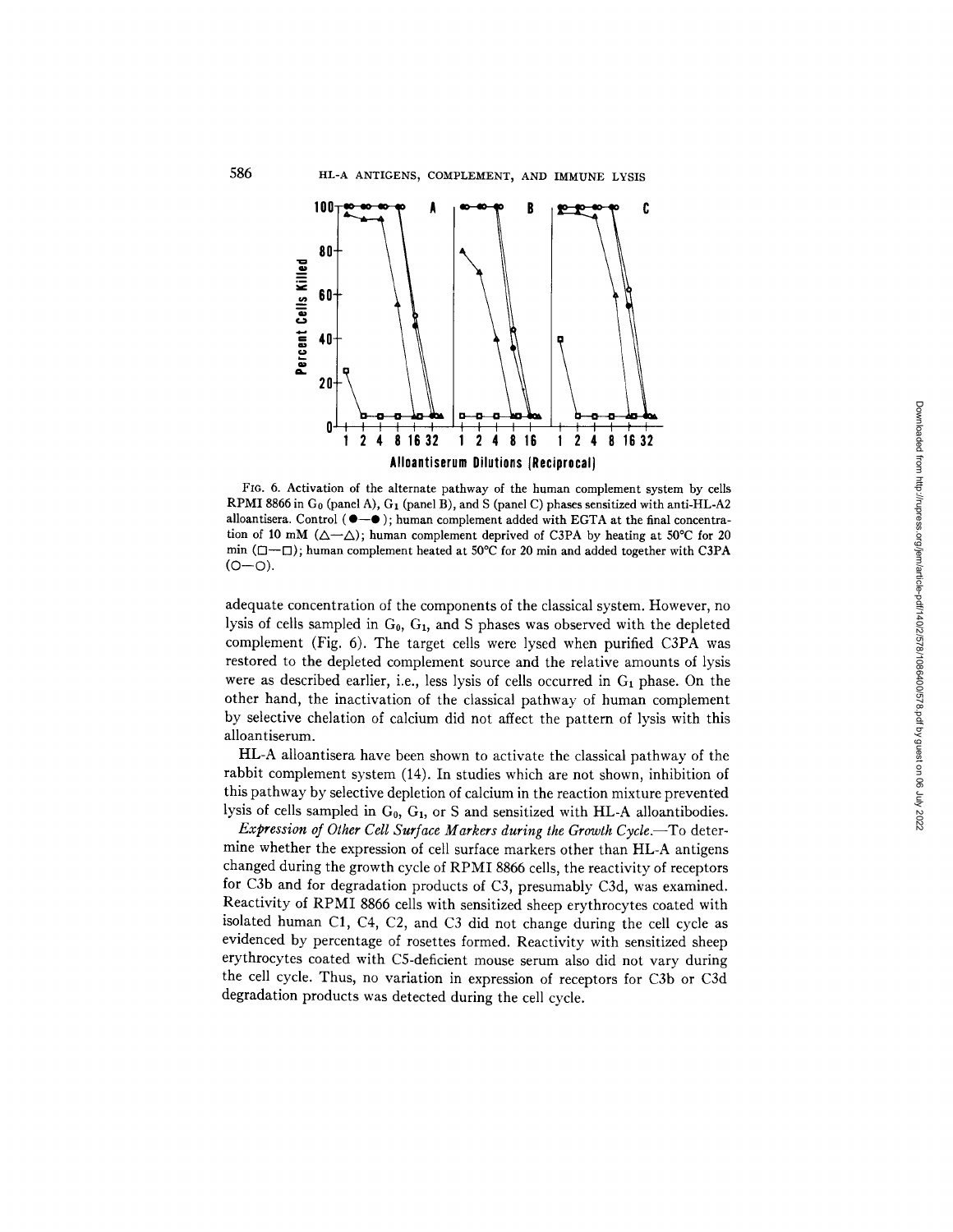### DISCUSSION

Our results indicate that the susceptibility of a human lymphoblastoid cell line, RPMI 8866, to complement-dependent lysis initiated by alloantibody directed against HL-A antigens or by heterologous antibody against membrane antigens varies with the phase of the cell cycle. The variation in susceptibility was approximately twofold with cells sampled in the  $G_1$  phase being less sensitive than cells examined in the  $G_0$  or S phases of the cell cycle. In an attempt to explain this variability in lyric susceptibility we utilized three independent tests to assess density of HL-A antigens on the surface of RPMI 8866 cells in synchronous growth. First, cells sampled from various phases of the growth cycle were used in quantitative absorption tests with HL-A alloantisera. Second, cells were reacted with HL-A alloantisera followed by radiolabeled antihuman IgG in an isotopic antiglobulin test, and third, HL-A antigens were extracted from RPMI 8866 cells at various stages of the growth cycle. These three independent tests fail to reveal any significant differences in antigenic density between the  $G_0$ ,  $G_1$ , or S phases of the cycle when the (1.5-2 times) greater volume of S cells was taken into account. The ability of cells to interact with the complement system was also found not to vary during the course of the cell cycle. Thus, cells sampled in  $G_0$ ,  $G_1$ , and S were equivalent in their ability after sensitization with various antisera to activate the complement system and to bind radiolabeled C3, C4, and C8 incorporated in the complement source. Further, studies revealed that the pathway of complement activation, whether alternate or classical depending on the source of complement employed, did not change during the cell cycle.

Although RPMI 8866 cells exhibit variable susceptibility to complementmediated lysis during the cell cycle as was observed with murine tumor cells YCAB (6, 7) and L 1210 (9), these cells differ from the murine tumor cell lines both in the phase of the growth cycle during which they are least susceptible to lysis and in the lack of change in antigen density during the growth cycle. Thus, YCAB and L 1210 cells were found to be most sensitive to complementmediated cytolytic damage initiated by  $H-2$  antibodies in the  $G<sub>1</sub>$  phase of the cell cycle when the quantitative expression of antigen as determined by absorption tests and extractibility was most pronounced. Taken together with the results of other investigators, these studies suggest that there is no direct correlation between susceptibility to lysis and the expression of membraneassociated antigens. The body of evidence thus far accumulated also suggests that variability in lyric susceptibility is not directly related to the ability of target cells to activate complement, to bind activated complement components or to sustain complement-dependent ultrastructural lesions (7, 11). In all probability, therefore, the differential susceptibility to lysis is due to changes in the properties of the cell membrane during the cell cycle. This is not unlikely in that many parameters of membrane function and structure are known to vary during cell growth, including turnover of membrane components (30),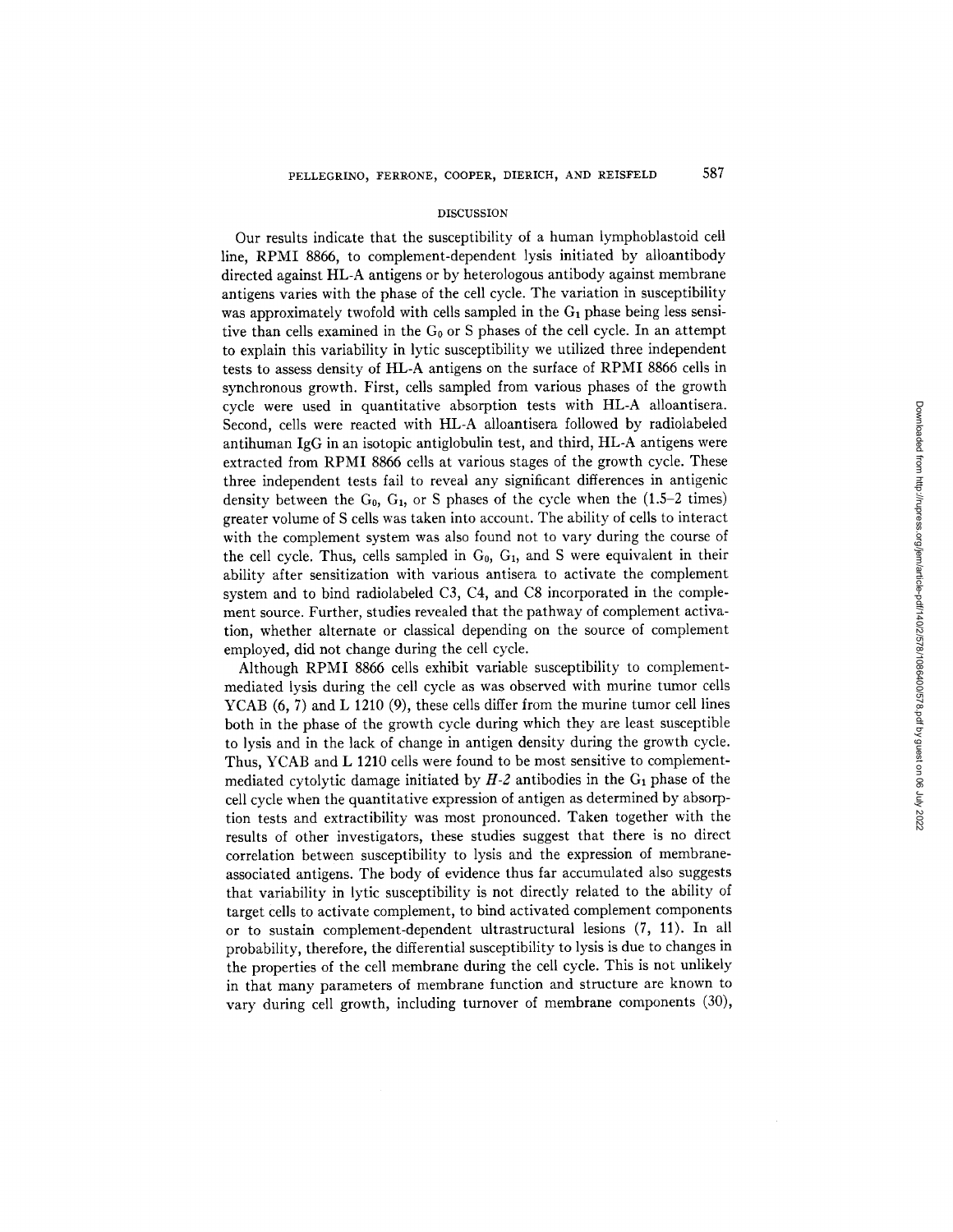fragility (1) and electrical potential (2, 31) of the cell membrane, formation of membrane associated enzymes (32, 33), synthesis of immunoglobulins (3, 4), and susceptibility to infection by virus (34) and to oncogenic transformation by chemical (35). Alternatively, it may be that the cell membrane possesses the capacity to repair complement-induced damage at certain intervals during the cell cycle.

The clinical relevance of these in vitro findings becomes apparent in planning immunotherapy regimen to combat neoplastic disease, e.g., when there is tumor cell growth while circulating antibodies are detected in a patient's serum. The  $G_1$  phase of the cell cycle varies with the cell line; tumor cells with a long  $G_1$ phase have a far better chance of escaping antibody and complement action if their susceptibility to lysis varies as with RPMI 8866 cells. If this is indeed the case in the in vivo situation, the efficacy of immunotherapy regimens could be greatly increased by planning therapy accordingly.

### **SUMMARY**

Cultured human lymphoid cells RPMI 8866 at different stages of their growth cycle vary in their susceptibility to lysis by rabbit, human, and guinea pig complement activated by HL-A antibodies or heterologous antibodies directed to membrane antigens; cells in  $G_1$  phase are the least sensitive to lysis. To investigate the cause of differential susceptibility of cells RPMI 8866 to lysis, the expression of HL-A determinants and the ability of cells to react with complement were investigated. No change was detected in the density of HL-A antigens on RPMI 8866 cells in synchronous growth as determined by quantitative microabsorption assays, isotopic antiglobulin tests and yields of soluble HL-A antigens. Cells did not vary during the growth cycle in their ability to interact with complement components and in their capacity to activate the complement system through the classical or alternate pathway. These data suggest that variability in lyric susceptibility is due to changes in the structure of the cell membrane or in its ability to repair complement induced damage at certain intervals during the cell cycle. Therefore, this cell line constitutes a useful model to investigate the final steps of the cytolytic reaction.

# REFERENCES

- 1. Summer, M. C. B., R. C. L. S. Collin, and C. A. Pasternak. 1973. Synthesis and expression of surface antigens during the cell cycle. *Tissue Antigens.* 3:477.
- 2. Sachs, H. G., P. J. Stambrook, and J. D. Ebert. 1974. Changes in membrane potential during the cell cycle. *Exp. Cell Res.* 83:362.
- 3. Buell, D. N., and J. L. Fahey. 1969. Limited periods of gene expression in immunoglobulin synthesizing cells. *Science (Wash. D. C.).* 164:1524.
- 4. Takahashi, M., Y. Yagi, G. E. Moore, and D. Pressman. 1969. Immunoglobulin production in synchronized cultures of human hematopietic cell lines. *J. Immunol.* 103:834.
- 5. Pellegrino, M. A., S. Ferrone, A. Pellegrino, and R. A. Reisfeld. 1973. The ex-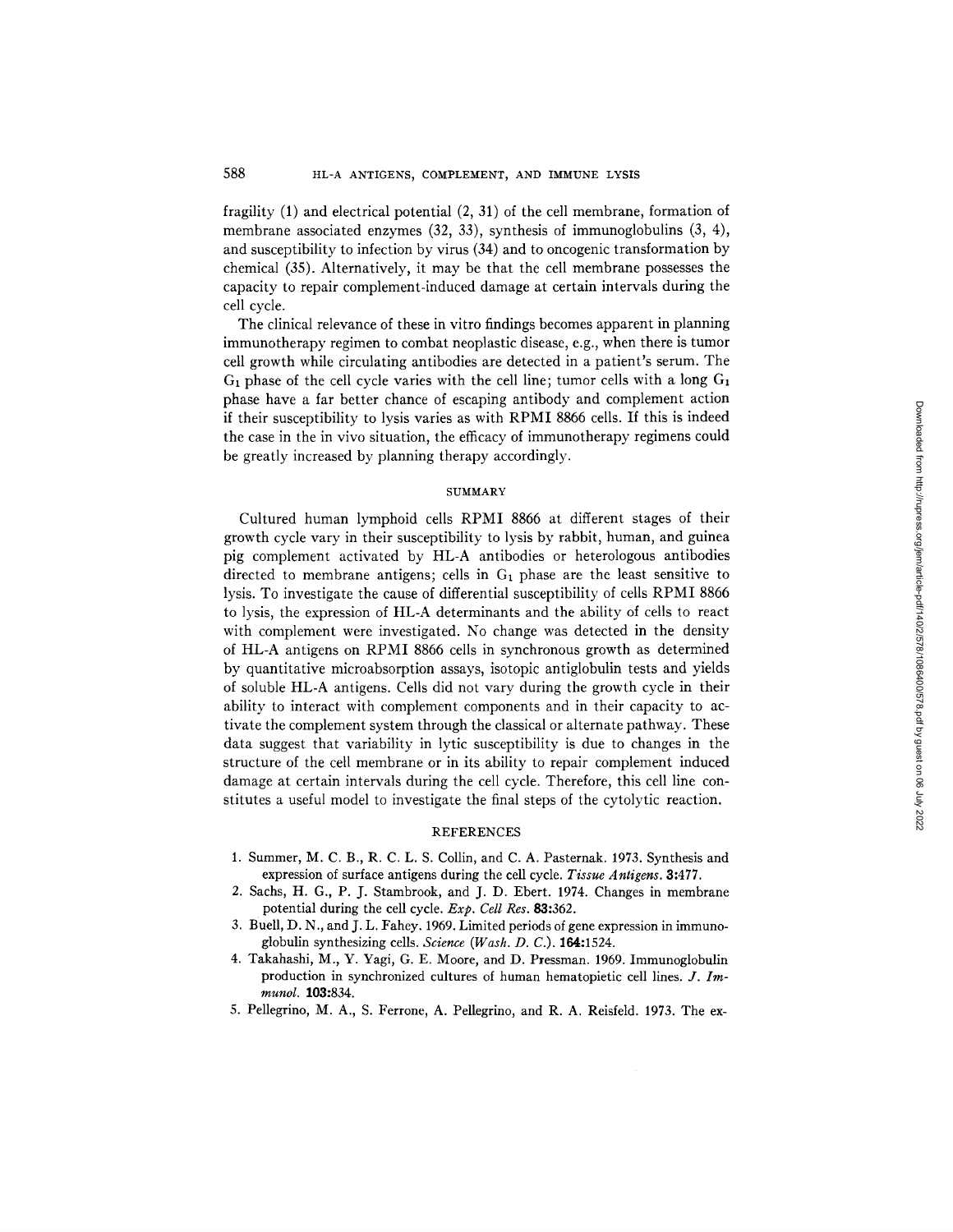pression of HL-A antigens during the growth cycle of cultured human lymphoid cells. *Clin. Immunol. Immunopath.* 9.:67.

- 6. Cikes, M. 1970. Relationship between growth rate, cell volume, cell cycle kinetic and antigenic properties of cultured murine lymphoma cells. *J. Natl. Cancer Inst.* 45:979.
- 7. Lerner, R. A., M. B. A. Oldstone, and N. R. Cooper. 1971. Cell cycle-dependent immune lysis of moloney virus-transformed lymphocytes: presence of viral antigen, accessibility to antibody and complement activation. *Proc. Natl. Acad. Sci. U. S. A.* 68:2584.
- 8. Cikes, M., S. Friberg, Jr., and G. Klein. 1972. Quantitative studies of antigen expression in cultured murine lymphoma cells. II. Cell-surface antigens in synchronized cultures, *d. Natl. Cancer Inst.* 49:1607.
- 9. Götze, D., M. A. Pellegrino, S. Ferrone, and R. A. Reisfeld. 1972. Expression of H-2 antigens during the growth cycle of cultured tumor cells. *Immunol. Commun.* 1:533.
- 10. Shipley, W. V. 1971. Immune cytolysis in relation to the growth cycle of Chinese hamster cells. *Cancer Res.* 31:925.
- 11. Cooper, N. R., M. J. Polley, and M. B. A. Oldstone. 1974. Failure of terminal complement components to induce lysis of Moloney virus transformed lymphocytes. *J. Immunol.* 112:866.
- 12. Finegold, J., J. L. Fahey, and H. Granger. 1967. Synthesis of immunoglobulins by human cell lines in tissue culture. *J. Immunol.* 99:839.
- 13. Ferrone, S., N. R. Cooper, M. A. Pellegrino, and R. A. Reisfeld. 1973. Interaction of histocompatibility (HL-A) antibodies and complement with synchronized human lymphoid cells in continuous culture. *J. Exp. Med.* 137:55.
- 14. Ferrone, S., N. R. Cooper, M. A. Pellegrino, and R. A. Reisfeld. 1974. The role of complement in the HL-A antibody-mediated lysis of lymphocytes. *Transplant. Proc.* 6:13.
- 15. Ferrone, S., M. A. Pellegrino, and R. A. Reisfeld. 1971. A rapid method for direct HL-A typing of cultured lymphoid cells. *J. Immunol.* 107:613.
- 16. Miiller-Eberhard, H. J. 1969. Complement. *Ann. Rev. Biochem.* 68:389.
- 17. Manni, J. A., and Müller-Eberhard, H. J. 1969. The eighth component of human complement (C8): isolation, characterization, and hemolytic efficiency. J. *Exp. Med.* 130:1145.
- 18. McConahey, P. J., and F. J. Dixon. 1966. A method of trace iodination of proteins for immunologic studies. *Int. Arch. Allergy Appl. Immunol.* 29:185.
- 19. Pellegrino, M. A., S. Ferrone, P. Natali, A. Pellegrino, and R. A. Reisfeld. 1972. Expression of HL-A antigens in synchronized cultures of human lymphocytes. *J. lmmunol.* 108:573.
- 20. Pellegrino, M. A., S. Ferrone, and A. Pellegrino. 1972. A simple microabsorption technique for HL-A typing. *Proc. Soc. Exp. Biol. Med.* 139:484.
- 21. Reisfeld, R. A., M. A. Pellegrino, and B. D. Kahan. 1971. Salt extraction of soluble HL-A antigens. *Science (Wash. D. C.).* 179.:1134.
- 22. Pellegrino, M. A., S. Ferrone, and A. Pellegrino. 1972. Serological detection of soluble HL-A antigens. *In* Transplantation Antigens. B. D. Kahan and R. A. Reisfeld, editors. Academic Press, Inc., New York. 433.
- 23. Sanderson, A. R. 1968. HL-A substances from human spleens. *Nature (Lord.).*  220:192.